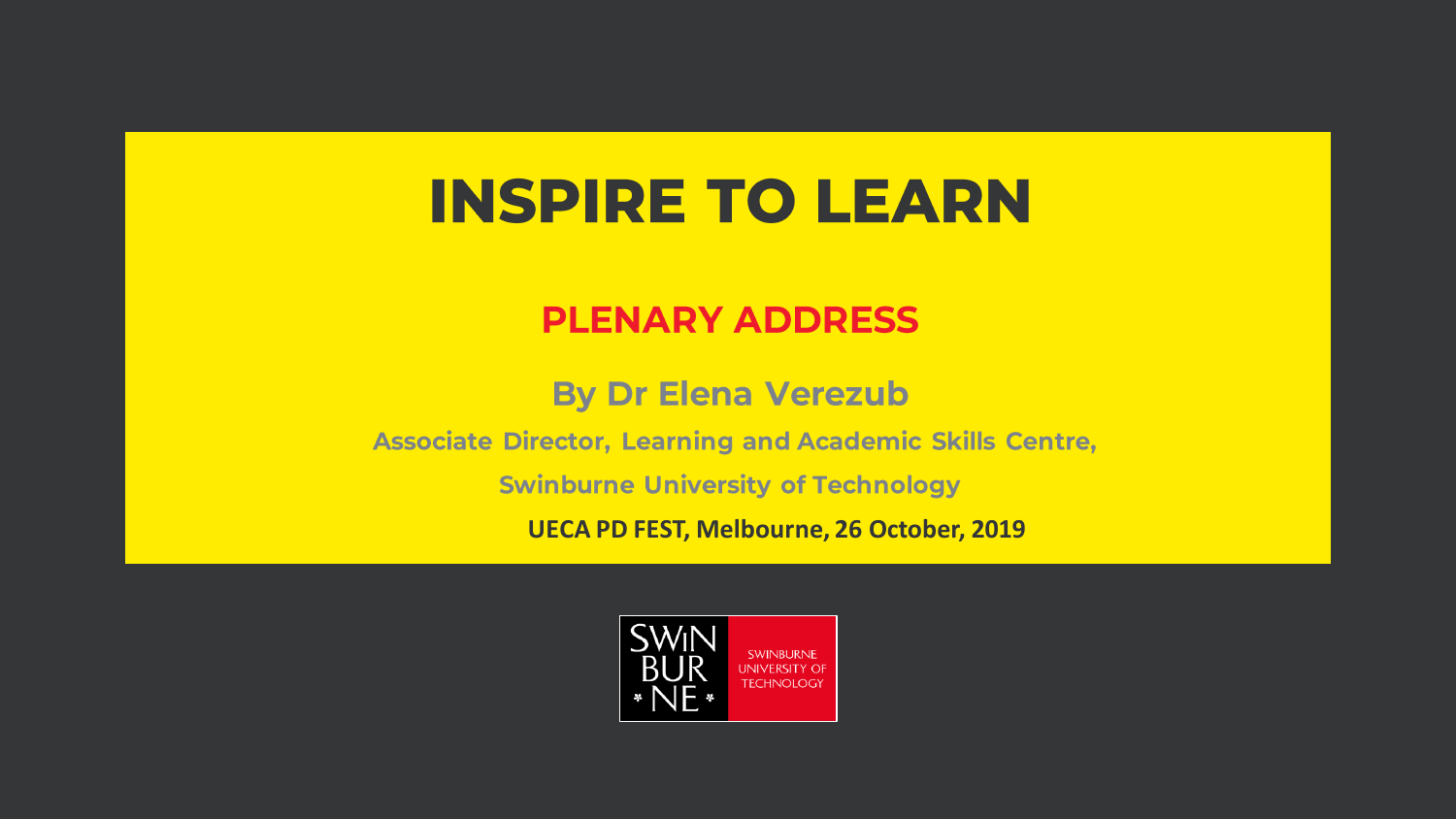**Current** 18 – 20 y.o. students

Gen Z – born between 1995 and 2012

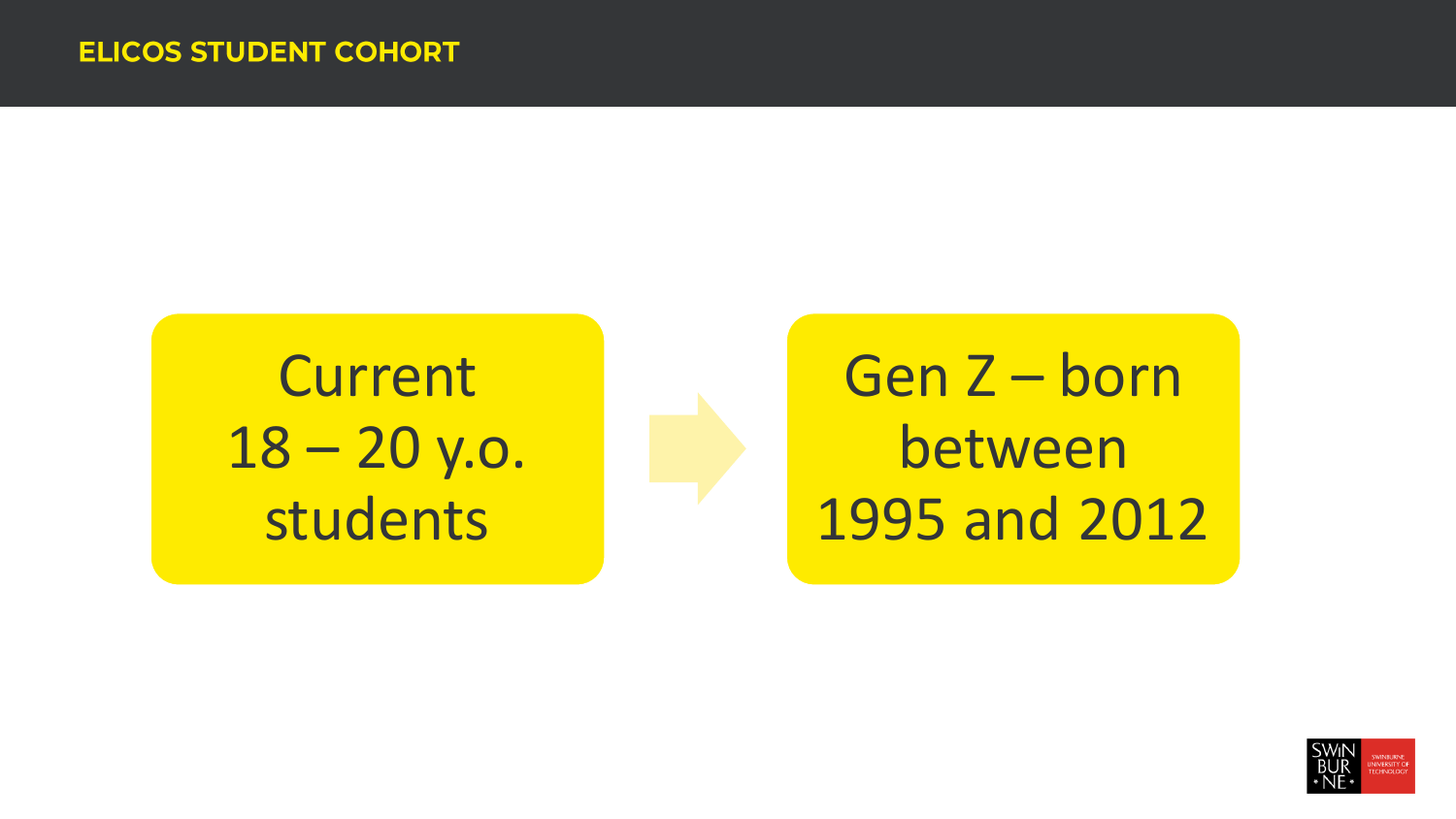### Tech natives

Into instant communication

Still prefer face-to-face communication

Look for authenticity and specificity in communication

Want the degree but want to graduate quickly



McCrindle (2019)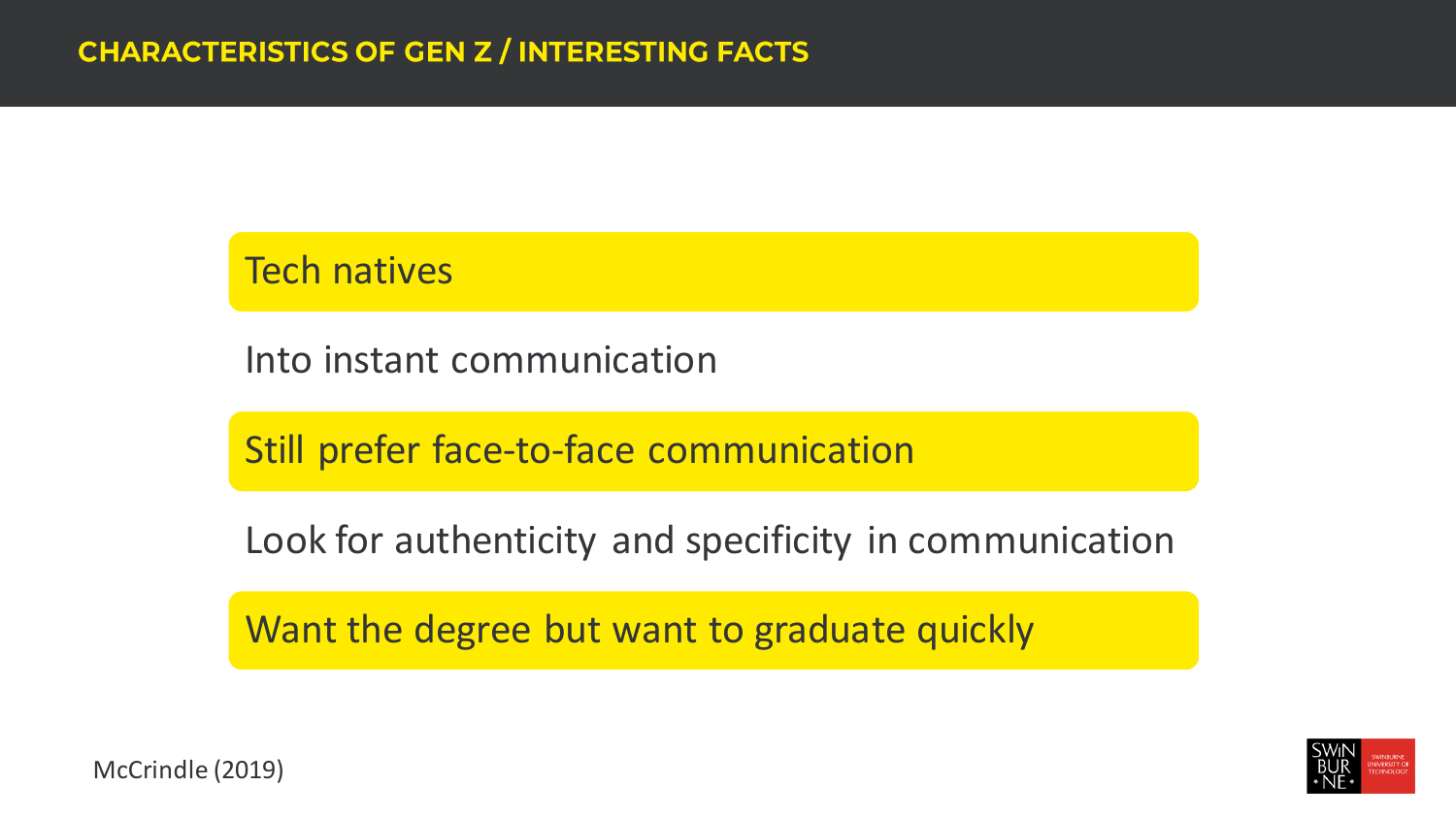Value well-organised environment and direction

Need clear expectations

Need to feel valued

Look for practical training

Interested in not what to study, but where to study

Value flexibility

McCrindle (2019)

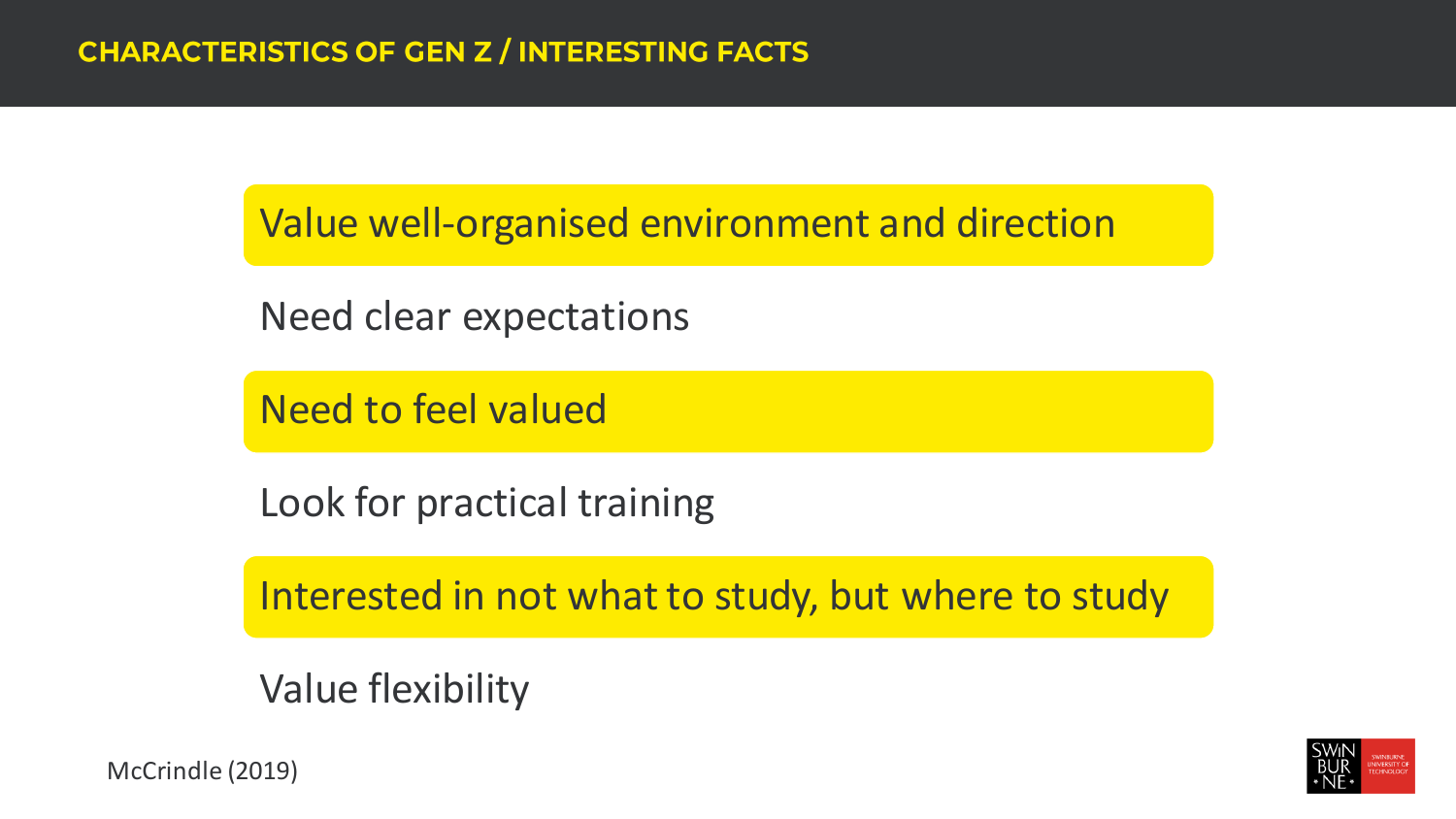**Verbal** Sit & listen **Teacher** Job security Commanding **Curriculum centred** Closed book exams **Books & paper** 

ファンシャンチンチ **Visual** Try & see Facilitator Flexibility Collaborating Learner centric Open book world Glass & devices

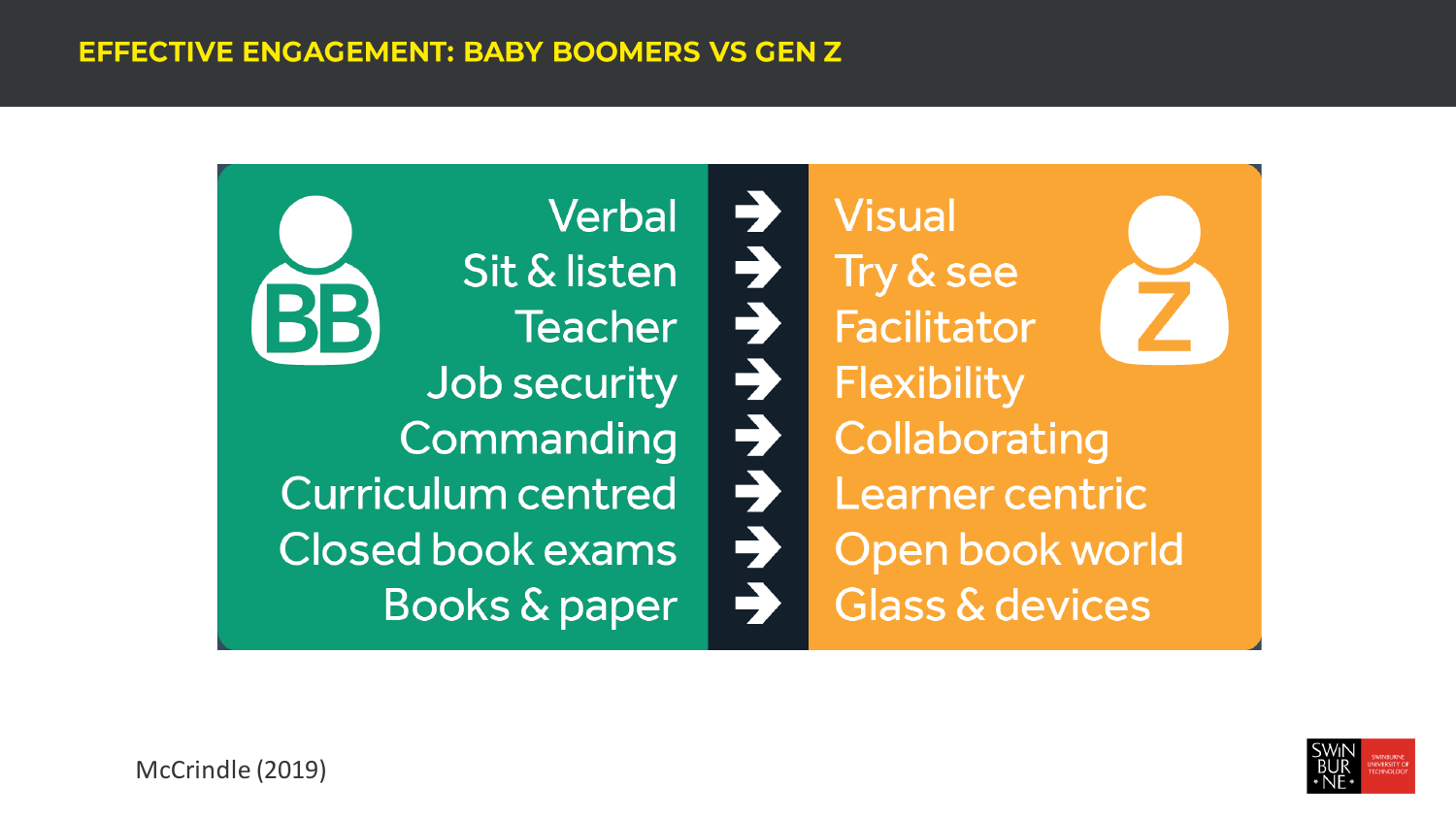#### **INSPIRING, ENGAGING AND TEACHING**



### Expectations: Raise the bar and the students will rise to it!

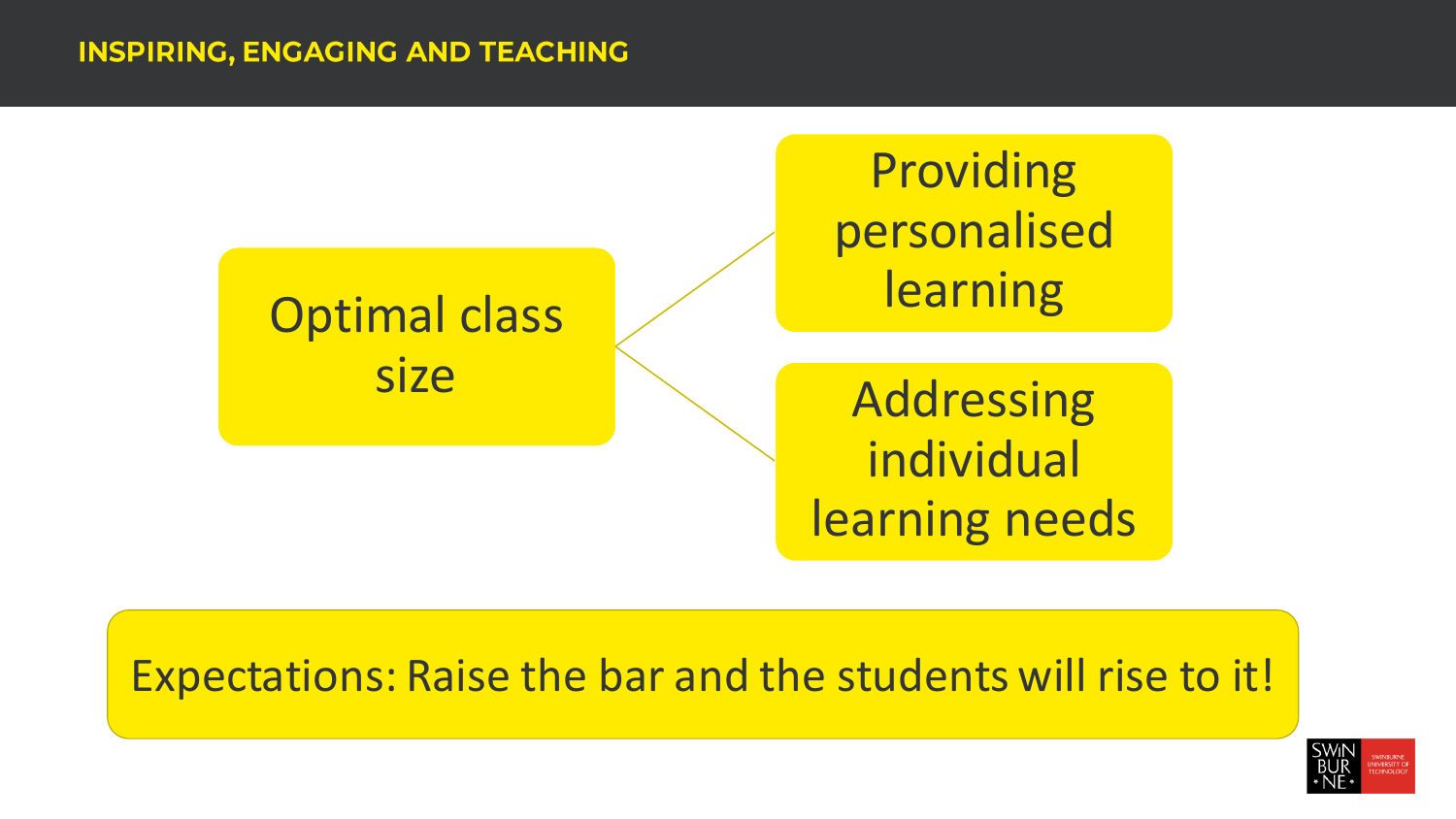

#### Project-based learning

### Flipped learning

### Gamification and instant feedback to support engagement



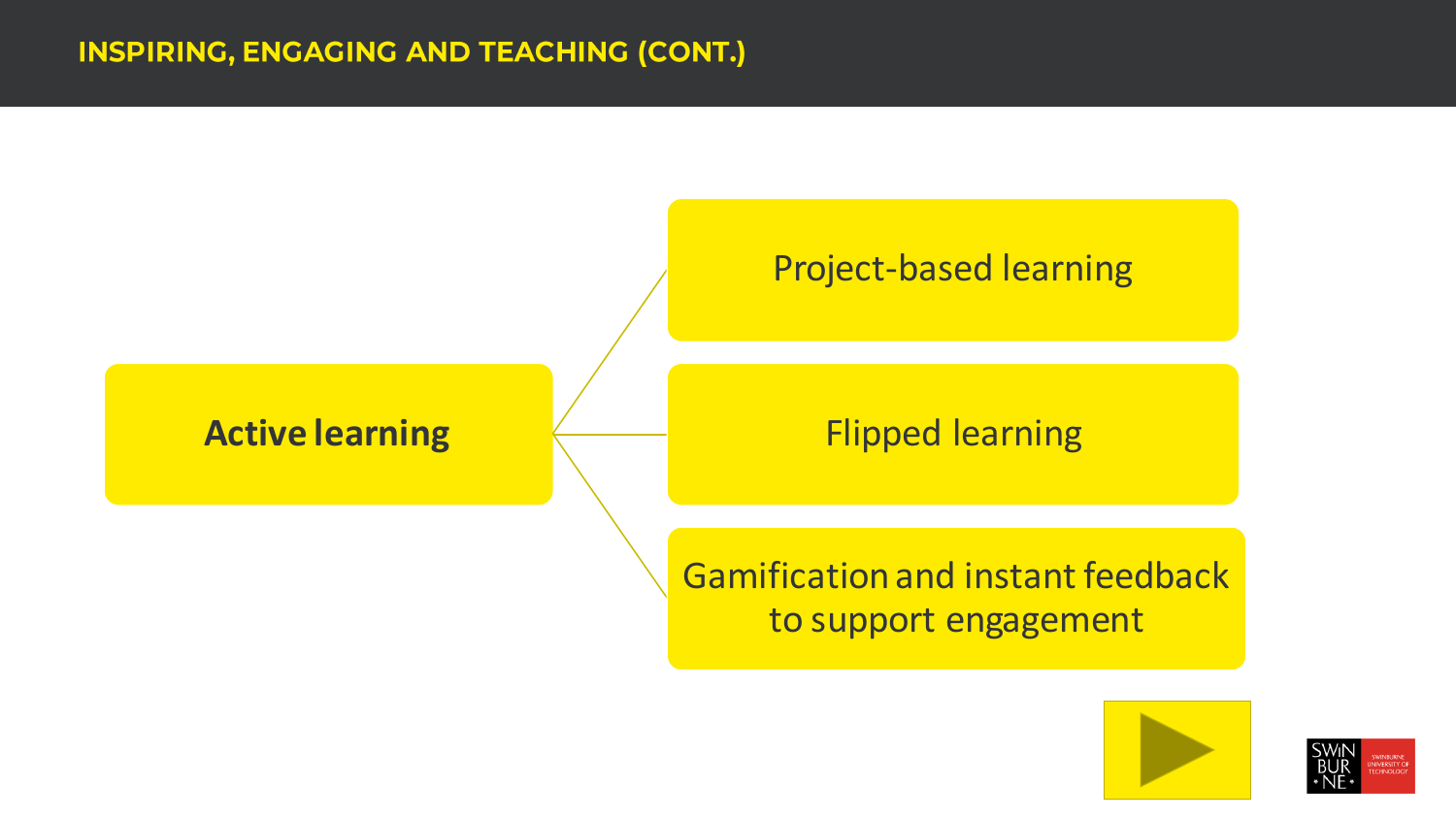#### **PROJECT-BASED LEARNING**

# What is action research?

A self-reflective, systematic and critical approach to enquiry

Participants are also researchers

Aim to identify 'problematic' situation or issues

Bring about critically informed changes

Underpinned by democratic principles

English Australia, 2019

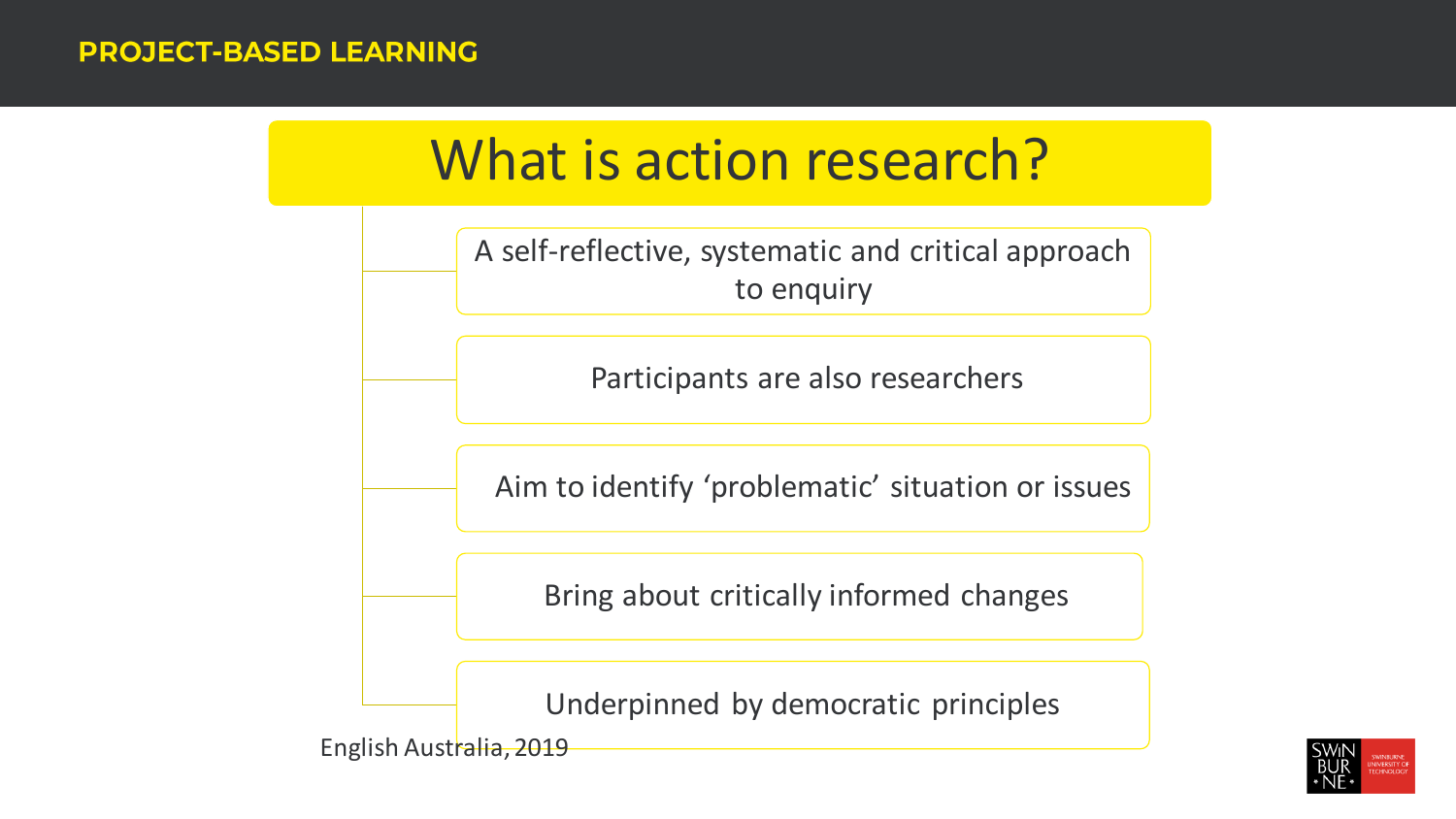





English Australia, 2019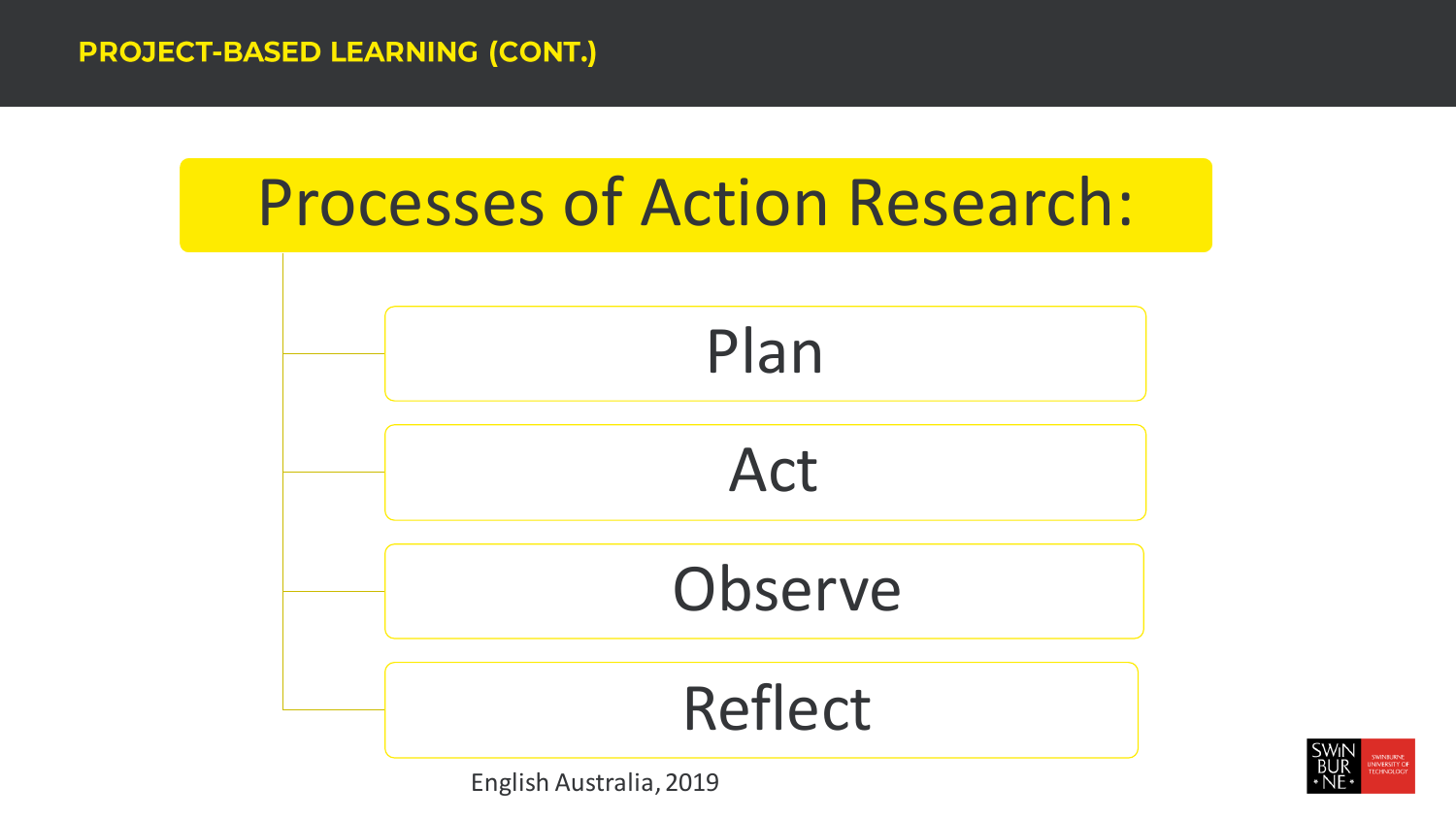# Examples of Project-based Learning Projects:

Making connections: Student investigations of their future disciplines within a direct entry EAP courses

Virtual reality: Encouraging more personalised responses in discussions

A blended learning approach to group project in EAP

Groupwork enhancing ESL learning experience beyond the classroom

**Scaffolding** collaboration outside the classroom.

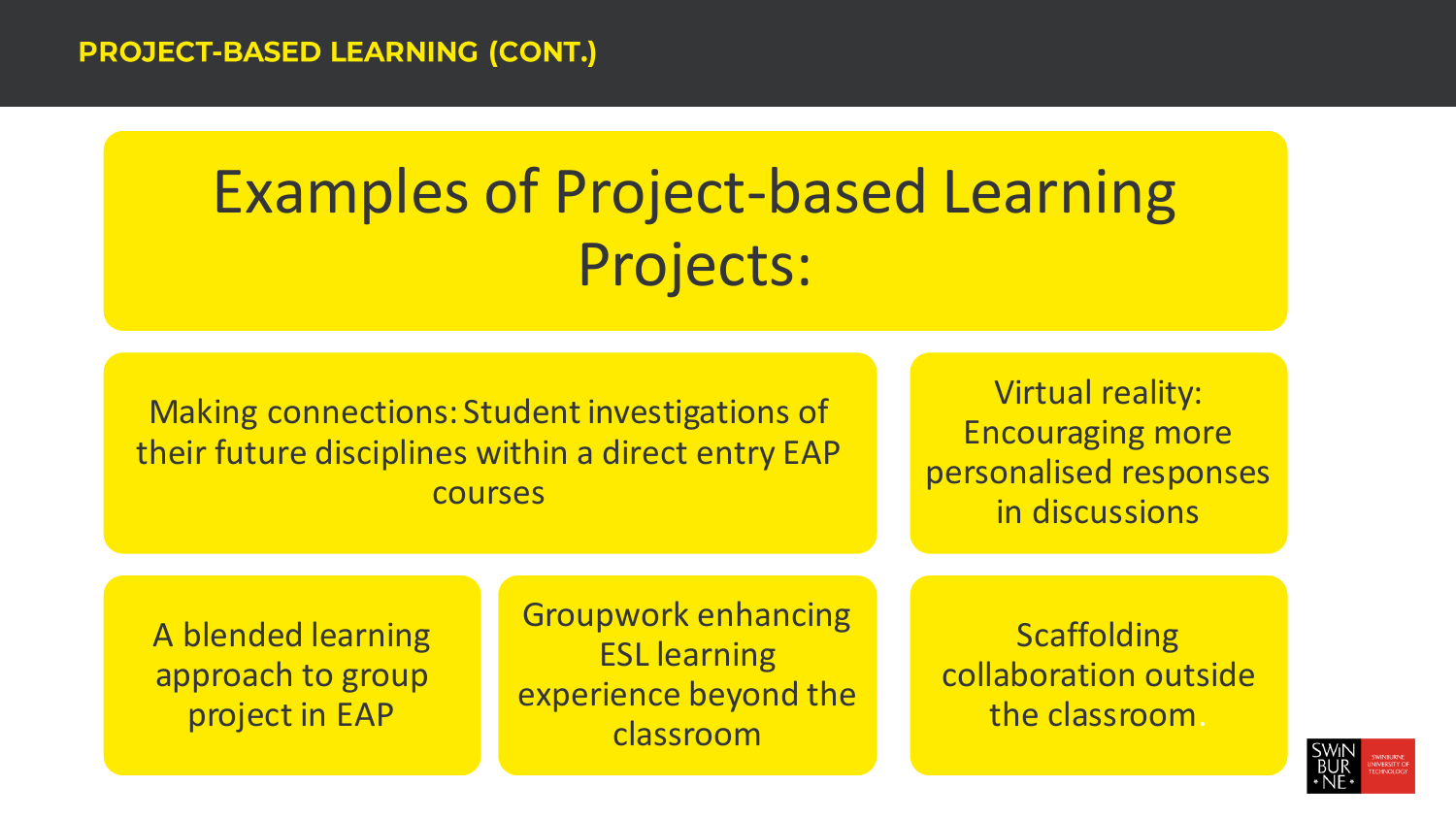# **What is Flipped Learning?**

"Flipped Learning is a pedagogical approach in which direct instruction moves from the group learning space to the individual learning space, and the resulting group space is transformed into a **dynamic**, **interactive** learning environment where the educator guides students as they apply concepts and **engage creatively** in the subject matter."

Flip Learning, 2019

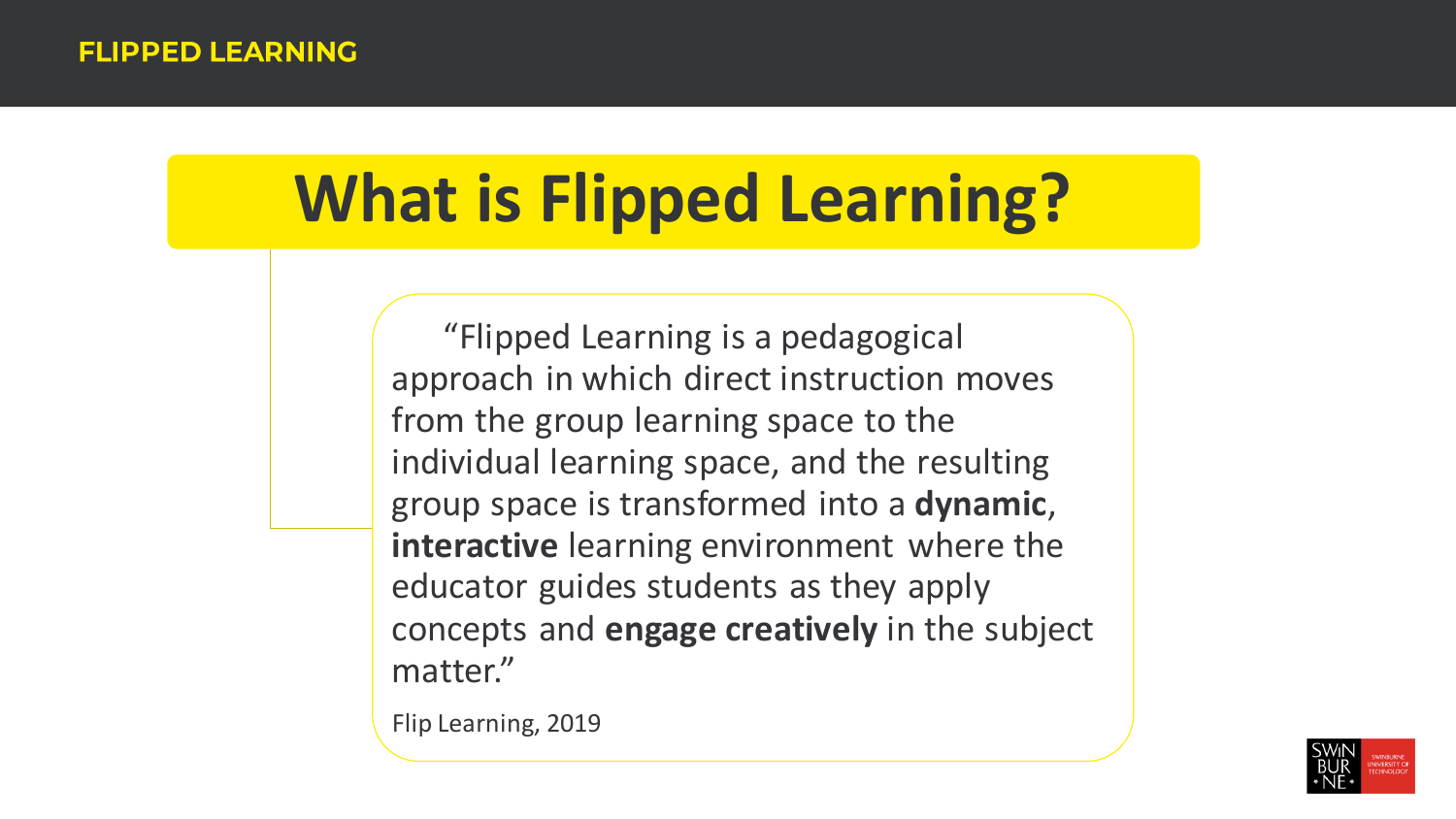# Examples of Flipped Learning Activities:

A short video/series of videos (5-10 min each) on how to write an essay

A PPT which explains grammar rules with examples

An audio file introducing new vocabulary

Introduction of background knowledge: e.g. video about Australian public holidays

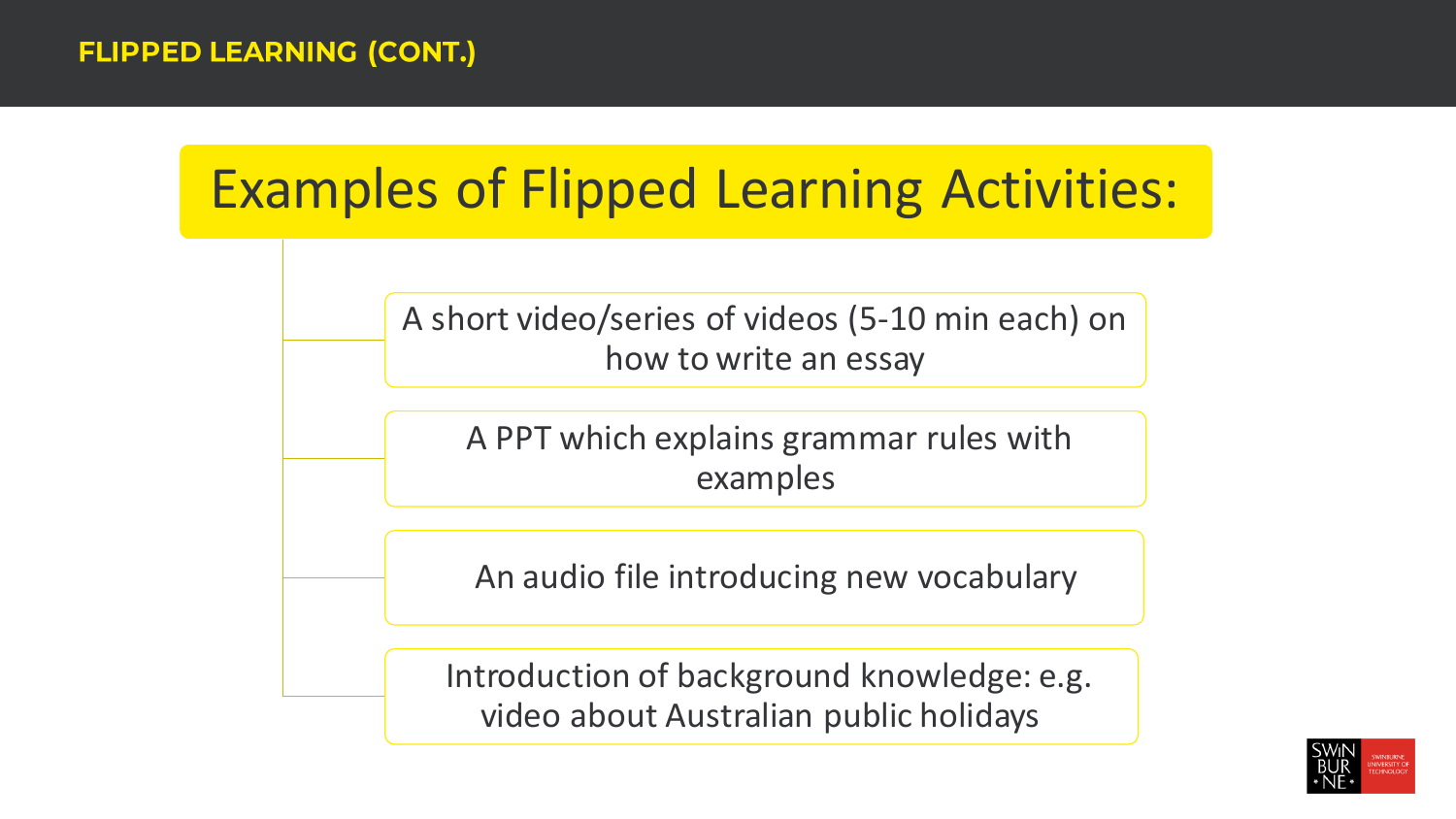#### **FLIPPED LEARNING (CONT.)**

# **Flipped learning benefits:**

| $\boxtimes$ spending more class<br>time on hands-on<br>practice and receiving<br>feedback | $\boxtimes$ ability to<br>accommodate All learning<br>styles | $\boxtimes$ pushing low-level<br>cognitive information<br>learning outside of the<br>classroom and spending class<br>time on higher level, critical<br><b>skills</b> | $\boxtimes$ spending class time<br>doing group work |
|-------------------------------------------------------------------------------------------|--------------------------------------------------------------|----------------------------------------------------------------------------------------------------------------------------------------------------------------------|-----------------------------------------------------|
| $\boxtimes$ increased performance                                                         | $\boxtimes$ enhanced engagement                              | $\boxtimes$ greater satisfaction<br>with study                                                                                                                       | $\boxdot$ increased confidence<br>and motivation    |

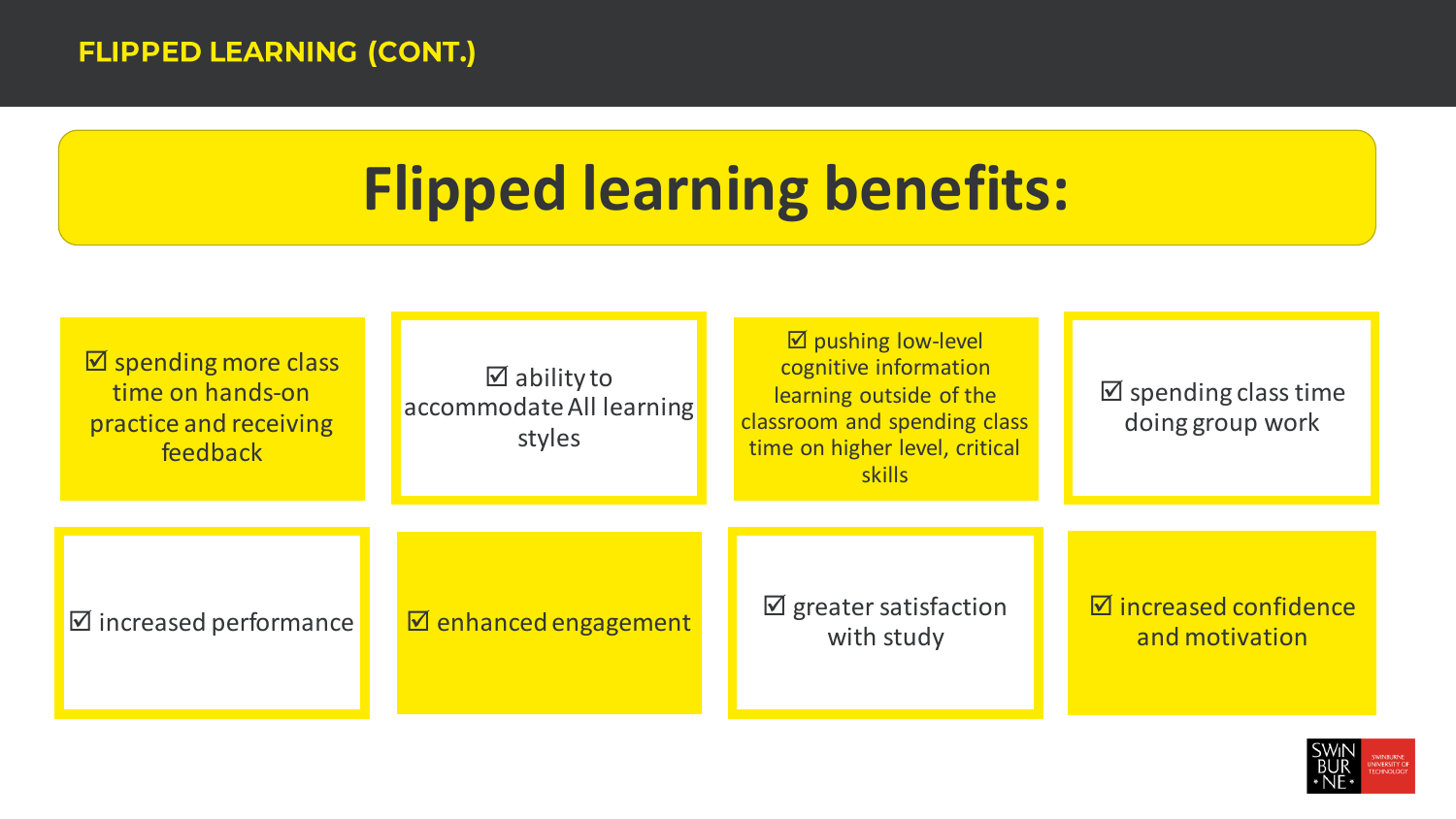#### **GAMIFICATION AND LOOP FEEDBACK TO SUPPORT ENGAGEMENT**



WINBURNE<br>IVERSITY OI<br>CHNOLOCY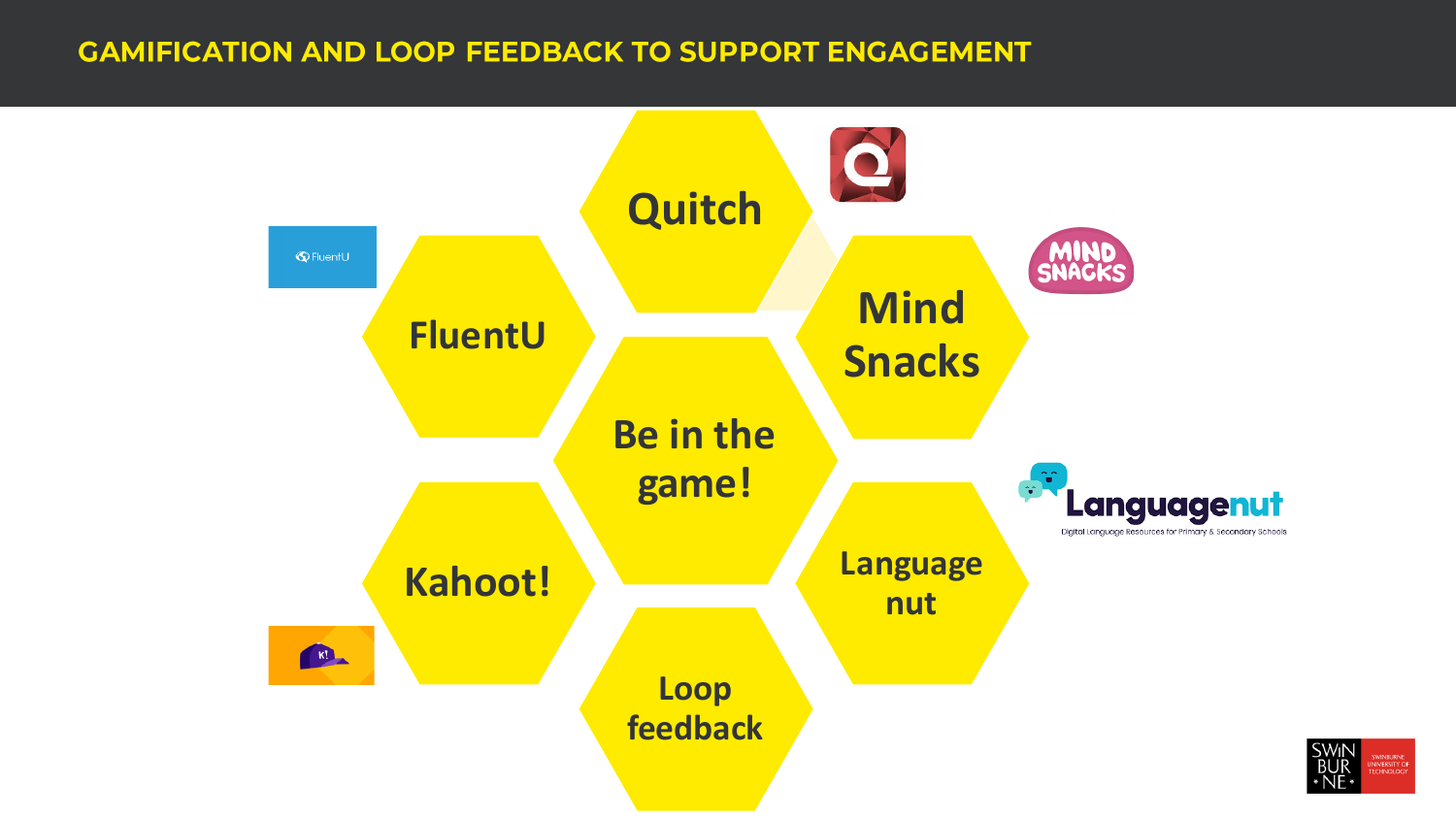# **Adobe Training**

![](_page_14_Picture_2.jpeg)

![](_page_14_Picture_3.jpeg)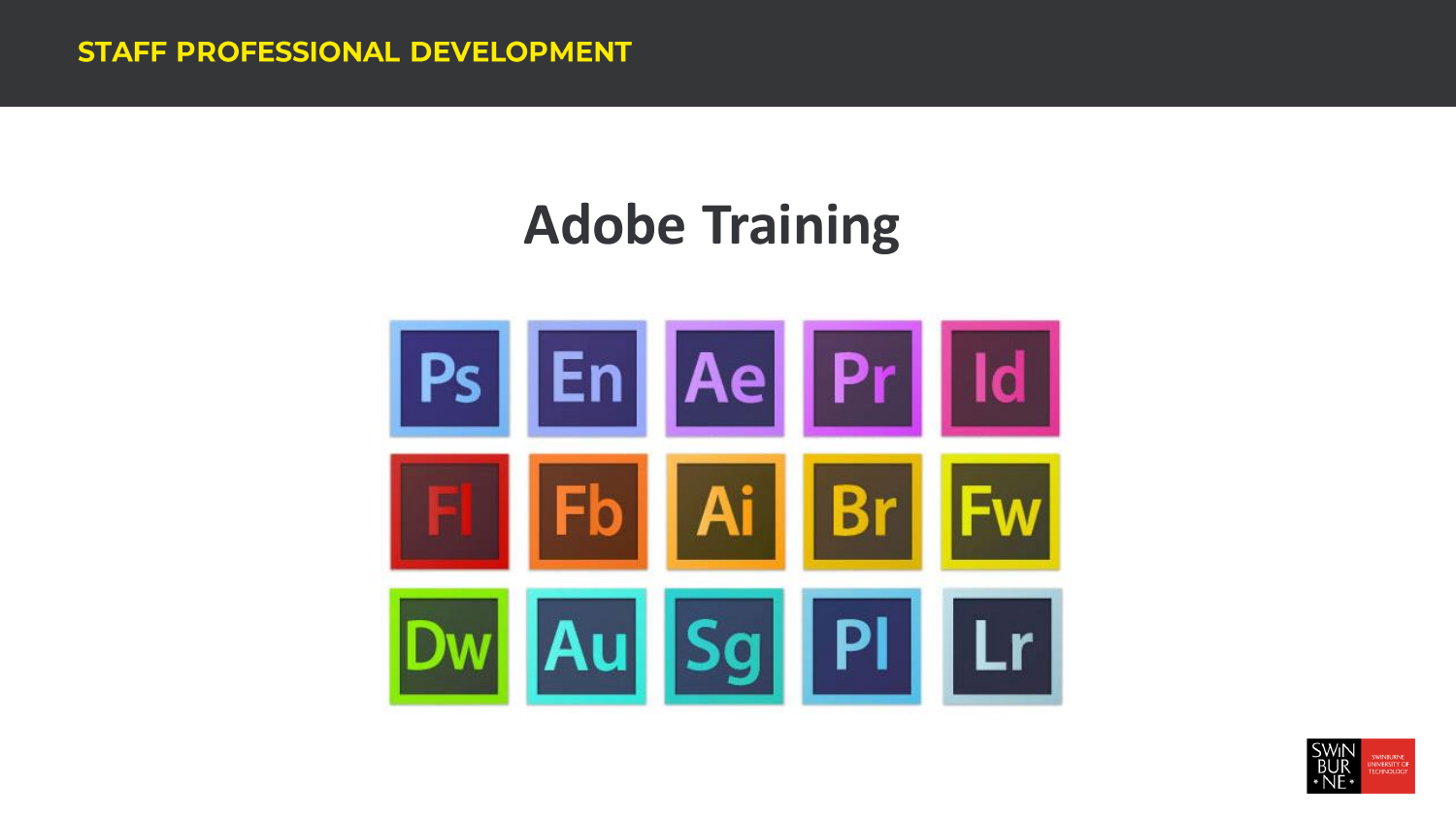#### **WHAT DOES THE FUTURE HOLD?**

| <b>Disrupted</b><br>society              | <b>Disrupted</b><br>work       | <b>Disrupted</b><br>industry | <b>Disruptive</b><br>leadership |
|------------------------------------------|--------------------------------|------------------------------|---------------------------------|
| <b>Women</b> as<br>disruptive<br>leaders | <b>Disruptive</b><br>diversity | <b>Disrupted</b><br>careers  | <b>Disruptive</b><br>skills     |
|                                          | <b>Disrupted</b><br>education  | <b>Disrupted</b><br>selves   |                                 |

## **The best way to predict the future is to create it**

![](_page_15_Picture_3.jpeg)

Wilen (2018)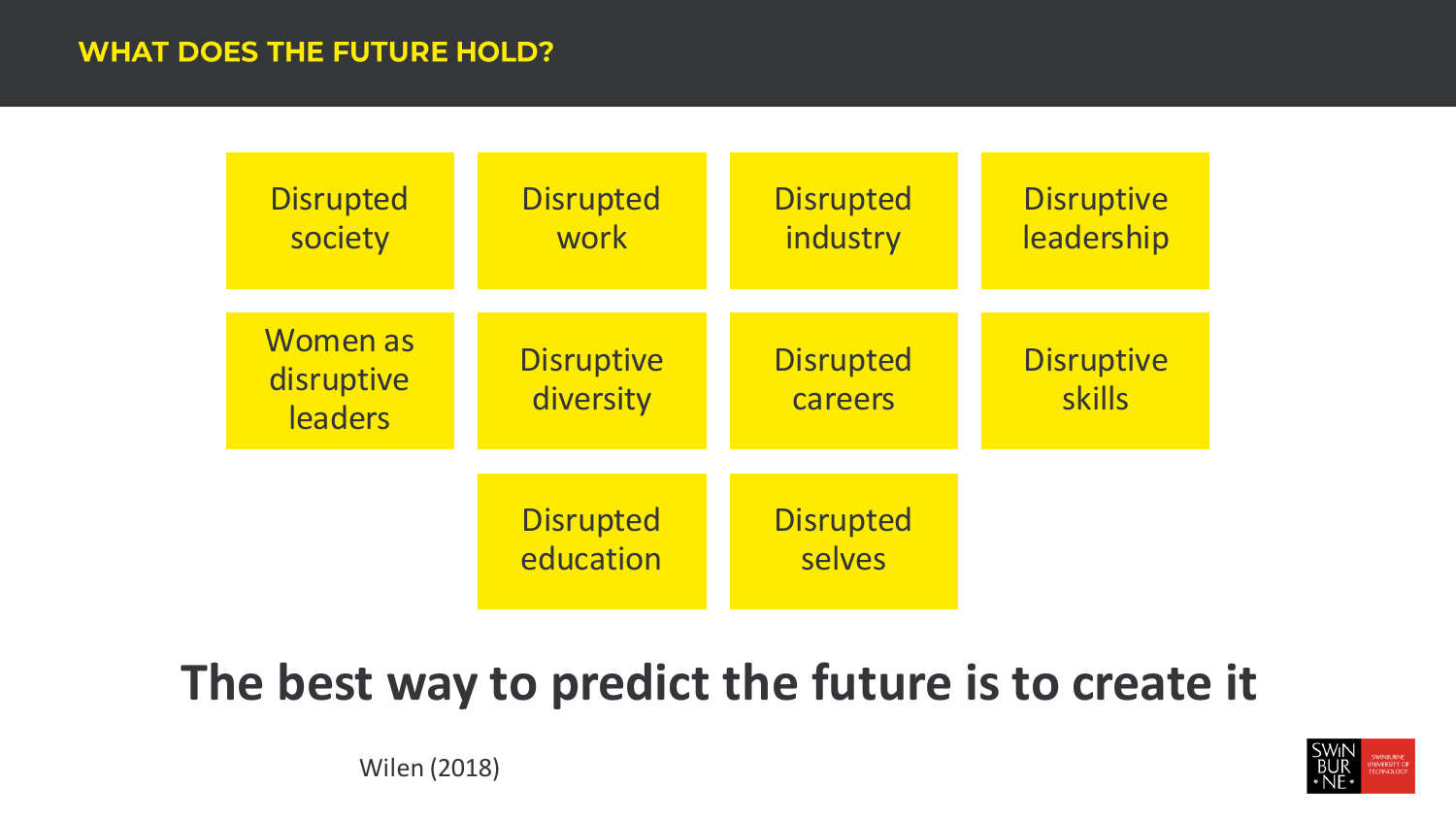![](_page_16_Figure_1.jpeg)

![](_page_16_Picture_2.jpeg)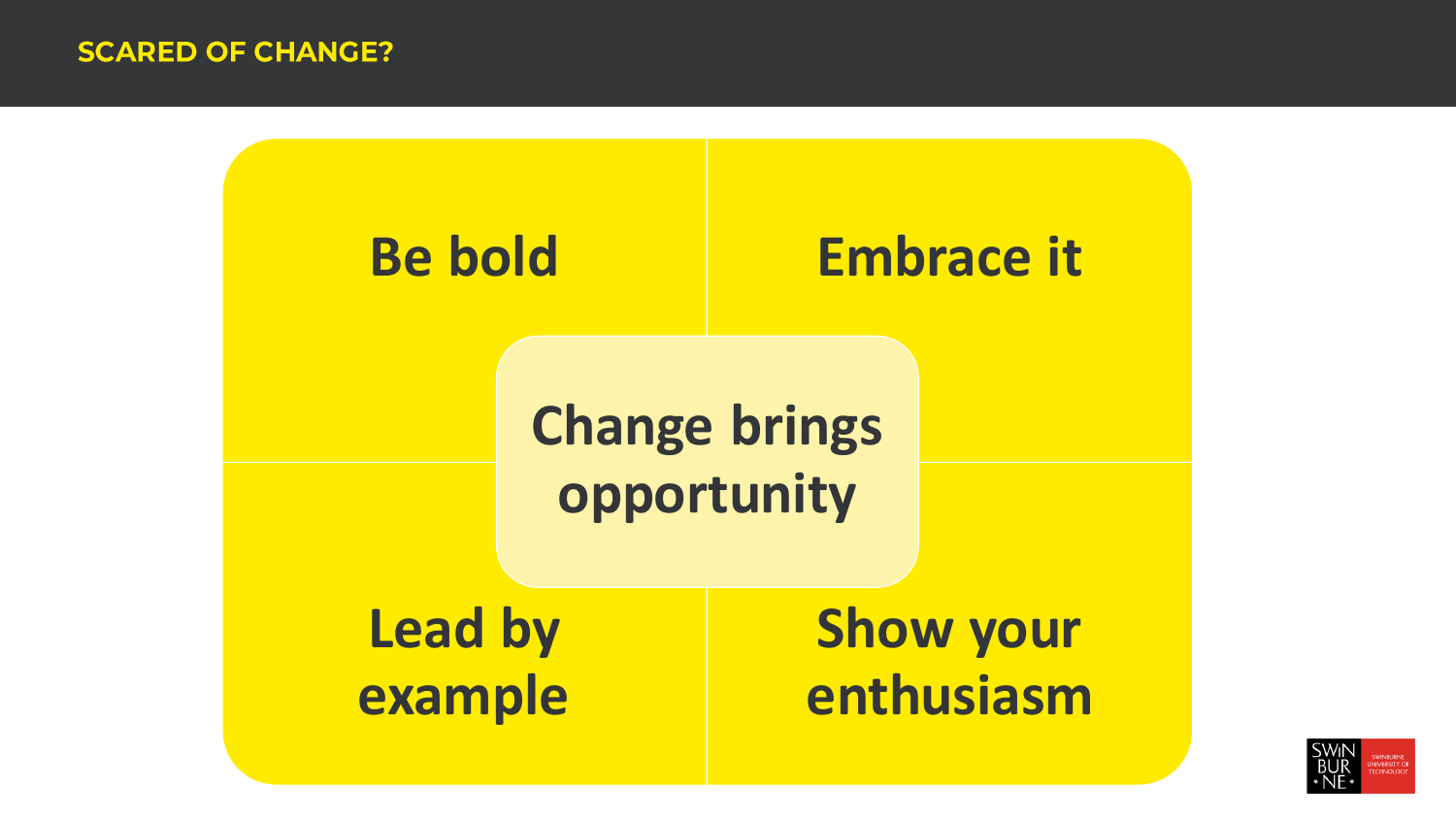#### **FROM ELICOS TO HIGHER EDUCATION**

### **Build grit**

[tps://www.ted.com/talks/angela\\_lee\\_duckworth\\_grit\\_the\\_power\\_of](https://www.ted.com/talks/angela_lee_duckworth_grit_the_power_of_passion_and_perseverance/transcript?language=en) \_passion\_and\_perseverance/transcript?language=en

### **Promote independence**

"… the first principles of higher education; a place where is safe to question, to discover, to establish truth and to learn – not merely gather information or credentials."

Kristjanson (2019)

### **Inspire learning The Support creativity**

![](_page_17_Picture_8.jpeg)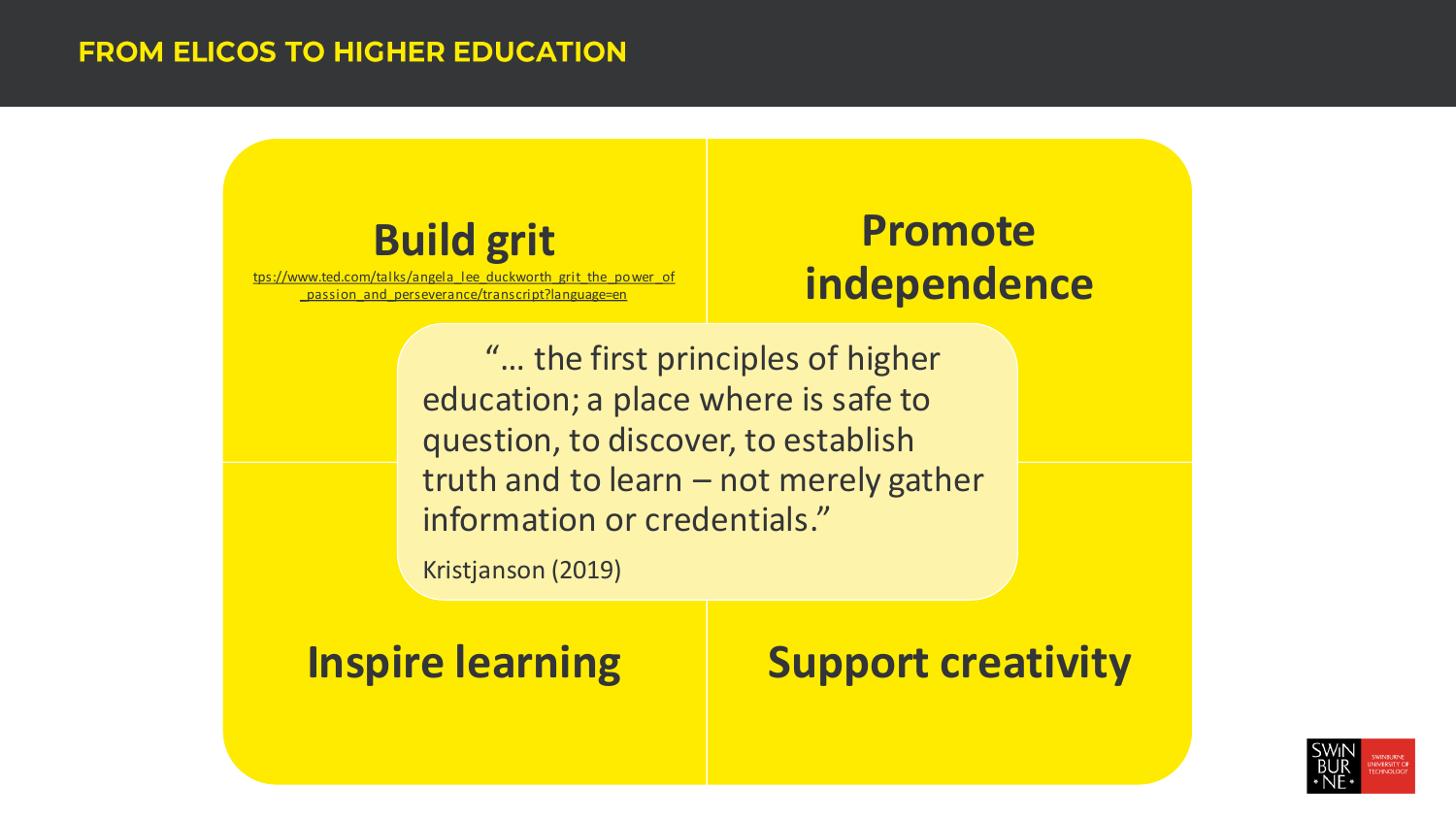- McCrindle. (2019). *Gen Z and Gen Alpha Infographic Update - McCrindle*. [online] Available at: https://mccrindle.com.au/insights/blogarchive/gen-z-and-gen-alpha-infographic-update [Accessed 25 Oct. 2019].
- English Australia (2019). *Action Research*. [online] Available at: https://www.englishaustralia.com.au/documents/item/434 [Accessed 25 Oct. 2019].
- Flipped Learning Network Hub. (2019). *Definition of Flipped Learning - Flipped Learning Network Hub*. [online] Available at: https://flippedlearning.org/definition-of-flipped-learning/ [Accessed 25 Oct. 2019].
- Wilen, T. (2018), Digital disruption: The future of work, skills, leadership, education, and careers in a digital world, Perter Lang Inc., New York
- Kristjanson, L. 2019, Installation Ceremony for Professor John Pollaers, Melbourne Convention and Exhibition Centre, Australia.

![](_page_18_Picture_6.jpeg)